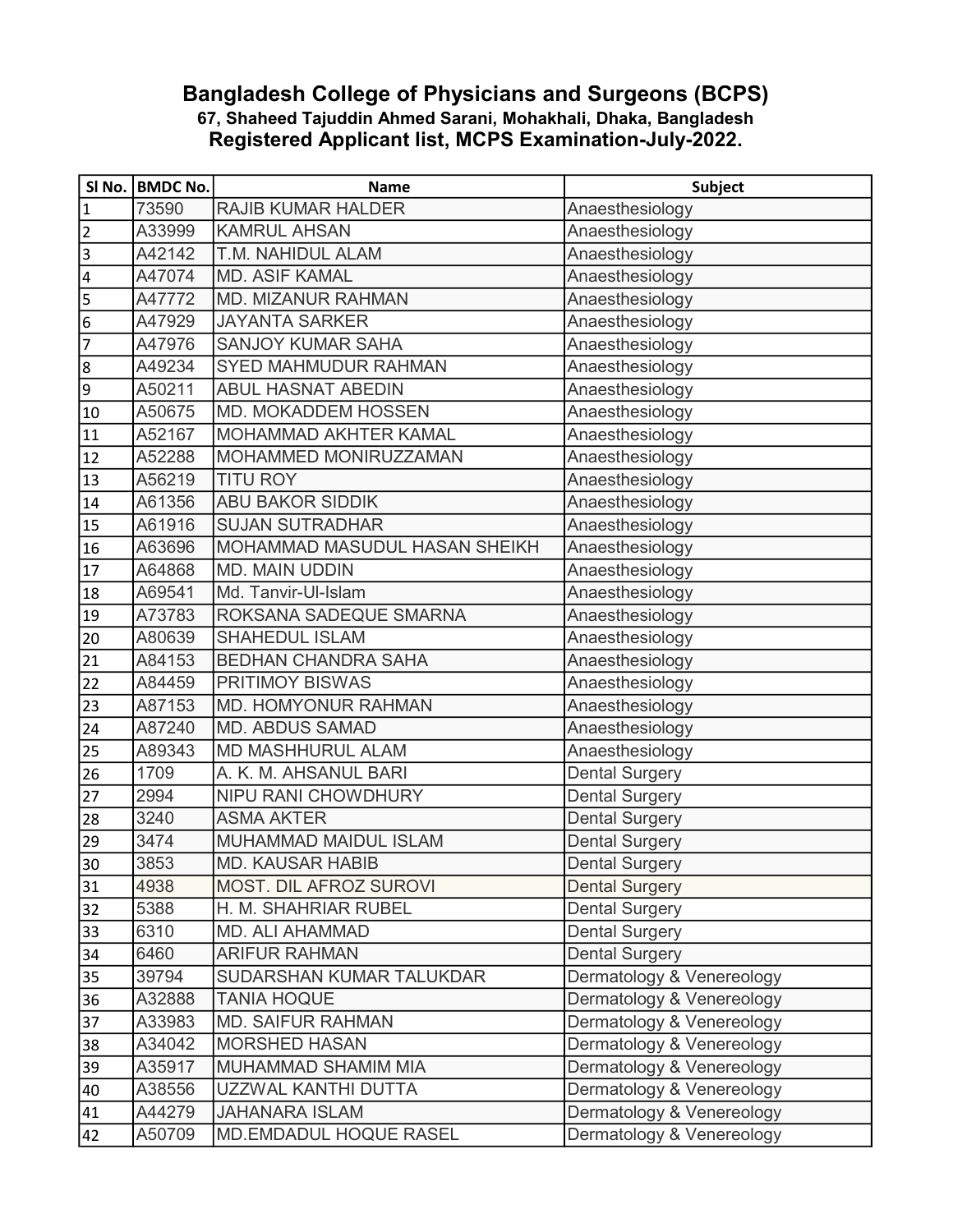|                 | SI No.   BMDC No. | <b>Name</b>                                | Subject                    |
|-----------------|-------------------|--------------------------------------------|----------------------------|
| 43              | A54451            | <b>RUKSHANA AMIN</b>                       | Dermatology & Venereology  |
| 44              | A67157            | FATAMATUZ ZOHURA ANTORA                    | Dermatology & Venereology  |
| 45              | A67793            | <b>TASNUVA SHAFI BEG</b>                   | Dermatology & Venereology  |
| 46              | A34879            | RIZWANA ANWAR SHAILY                       | <b>Family Medicine</b>     |
| 47              | A66356            | <b>MD. HASAN UDDIN AZMI</b>                | <b>Family Medicine</b>     |
| 48              | A41839            | <b>ZEENAT JAHAN</b>                        | <b>Forensic Medicine</b>   |
| 49              | A47423            | SYEDA NADIA HASSAN                         | <b>Forensic Medicine</b>   |
| 50              | A49710            | <b>MD. SHAMSUL ISLAM</b>                   | <b>Forensic Medicine</b>   |
| 51              | A54266            | <b>FARHANA SULTANA</b>                     | <b>Forensic Medicine</b>   |
| 52              | A62872            | <b>SANDWIP TALUKDAR</b>                    | <b>Forensic Medicine</b>   |
| 53              | A63784            | RAKIBUL HASAN KHAN                         | <b>Forensic Medicine</b>   |
| 54              | A91245            | DR. BRUNO ISHAQUE                          | <b>Forensic Medicine</b>   |
| 55              | 68002             | CHOWDHURY NIPA NAUSHIN                     | <b>Laboratory Medicine</b> |
| 56              | A39487            | <b>REZAUL HAYAT</b>                        | <b>Laboratory Medicine</b> |
| 57              | A42547            | <b>REHANA SULTANA</b>                      | <b>Laboratory Medicine</b> |
| 58              | A47786            | <b>TANIA ALAM</b>                          | <b>Laboratory Medicine</b> |
| 59              | A48627            | <b>NISHAT FARAH</b>                        | <b>Laboratory Medicine</b> |
| 60              | A49243            | DR. MD. ARIFUL HOQUE                       | <b>Laboratory Medicine</b> |
| 61              | A59198            | <b>NAZMA SHAHEEN</b>                       | <b>Laboratory Medicine</b> |
| 62              | A68626            | <b>SADIA TASNIM</b>                        | <b>Laboratory Medicine</b> |
| $\overline{63}$ | A70663            | <b>SAHIRA ALAM</b>                         | <b>Laboratory Medicine</b> |
| 64              | A83323            | <b>REZUANA RAHMAN</b>                      | Laboratory Medicine        |
| 65              | 28587             | MD. ABUL KALAM AZAD KHAN                   | Medicine                   |
| 66              | 39755             | <b>MD.KAMRUL ISLAM</b>                     | Medicine                   |
| 67              | 52771             | <b>MINTU KANTI DAS</b>                     | Medicine                   |
| 68              | 65462             | MD. SOLEMAN BADSHA                         | Medicine                   |
| 69              | 66874             | <b>SARWAR HOSSAIN</b>                      | Medicine                   |
| 70              | 71554             | MAMUN CHOWDHURY RAJU                       | Medicine                   |
| 71              | 72482             | <b>SHAHINUL ALAM</b>                       | Medicine                   |
| $\overline{72}$ | 73091             | KAZI JANNATUL ISLAM                        | Medicine                   |
| 73              | 75205             | <b>NAIMA AFROZ</b>                         | Medicine                   |
| 74              | A23746            | KHONDOKER MOHAMMAD MUZAHIDUL ISI Medicine  |                            |
| 75              | A29502            | <b>MD. RASHED REZA</b>                     | Medicine                   |
| 76              | A29542            | MD. HARUN-UR-RASHID                        | Medicine                   |
| 77              | A31773            | PROTTUSH KUMAR MONDAL                      | Medicine                   |
| 78              | A32064            | <b>MOHAMMED SHAMIM AKTER</b>               | Medicine                   |
| 79              | A32134            | <b>NASIRUZZAMAN</b>                        | Medicine                   |
| 80              | A32395            | <b>MALAYA KRISHNA BARAL</b>                | Medicine                   |
| 81              | A33426            | MOHAMMED TOUHID NOMAN                      | Medicine                   |
| 82              | A34733            | SONNET DIPTA NATH                          | Medicine                   |
| 83              | A34850            | MUHAMMAD SHAJEDUL KARIM                    | Medicine                   |
| 84              | A34955            | <b>MUSANNA AL FARUKI</b>                   | Medicine                   |
| 85              | A35320            | <b>MOHAMMAD ABDUL MALEK</b>                | Medicine                   |
| 86              | A35677            | A. K. M. SHAHADAT HOSSAIN CHOWDHURMedicine |                            |
| 87              | A35860            | <b>MOHAMMAD NAZRUL ISLAM</b>               | Medicine                   |
| 88              | A36059            | MUHAMMED RAIHAN CHOWDHURY                  | Medicine                   |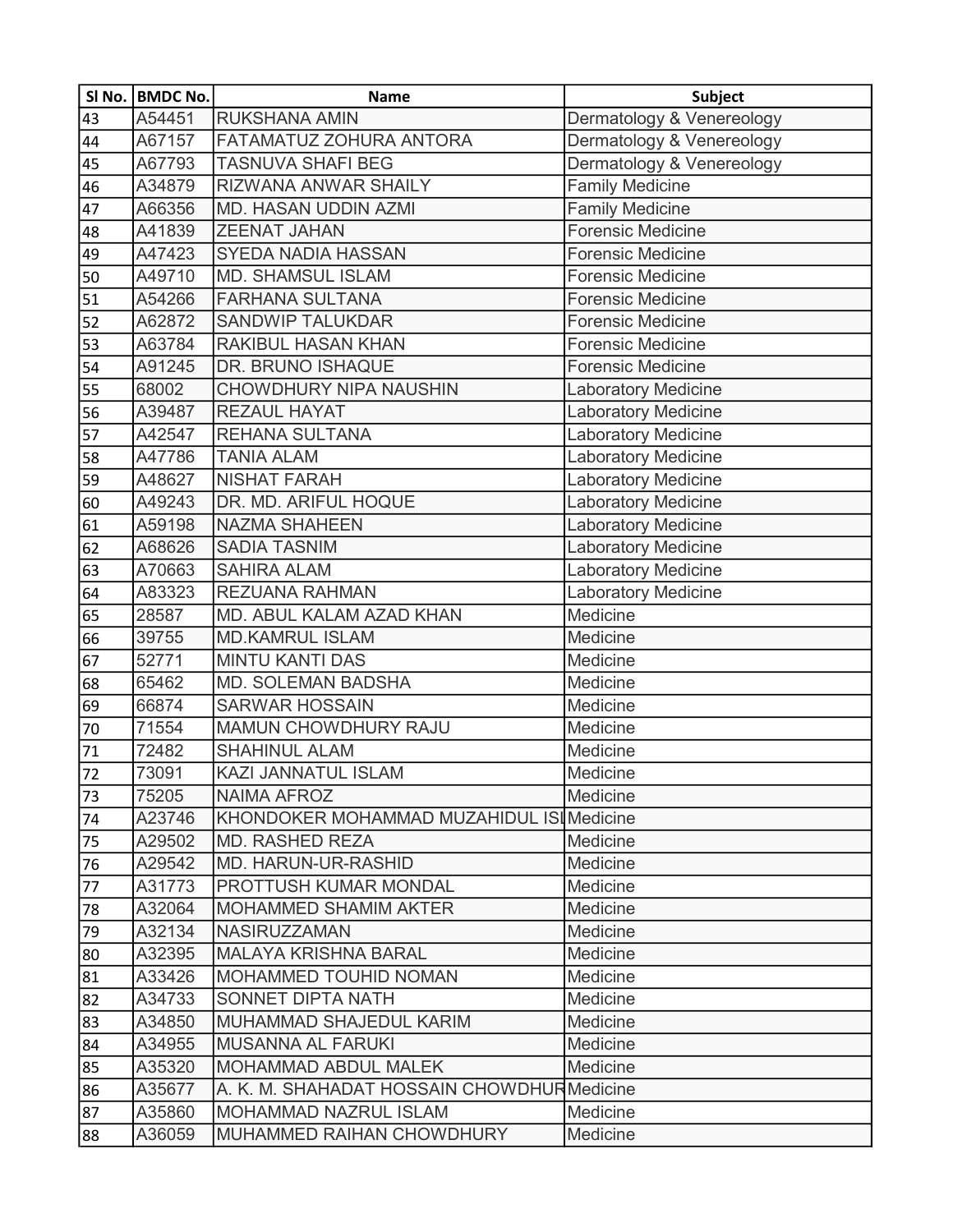|     | SI No.   BMDC No. | <b>Name</b>                      | <b>Subject</b> |
|-----|-------------------|----------------------------------|----------------|
| 89  | A36142            | <b>MD. MASUM AL ARAFIN</b>       | Medicine       |
| 90  | A36584            | <b>MAHMUD RASHED MUBIN</b>       | Medicine       |
| 91  | A36727            | <b>MD. ANOWAR HOSSAIN</b>        | Medicine       |
| 92  | A38745            | <b>MIR MAHBUBUR RAHMAN</b>       | Medicine       |
| 93  | A39155            | <b>MD. HOSSAIN ALI</b>           | Medicine       |
| 94  | A39259            | <b>MD.ZIILLUR RAHMAN</b>         | Medicine       |
| 95  | A39689            | <b>ARJUN KUMAR GHOSH</b>         | Medicine       |
| 96  | A39732            | MOHAMMAD MOMINUL ISLAM FAKIR     | Medicine       |
| 97  | A40618            | <b>MOHAMMED SAIFUL HOQUE</b>     | Medicine       |
| 98  | A41056            | <b>H M TOWHIDUL BASHER</b>       | Medicine       |
| 99  | A42044            | <b>GOWTAM KUMAR DEB SARMA</b>    | Medicine       |
| 100 | A42429            | <b>MD. ZOHURUL ISLAM</b>         | Medicine       |
| 101 | A43409            | <b>MD. MASUD PERVEJ</b>          | Medicine       |
| 102 | A43783            | <b>MD. NAFIS AREEFIN</b>         | Medicine       |
| 103 | A44006            | <b>MOHAMMAD SUHEL RANA</b>       | Medicine       |
| 104 | A44837            | KAZI IKRAMUL HAQUE               | Medicine       |
| 105 | A45023            | <b>MOHAMMAD ABU BASIT</b>        | Medicine       |
| 106 | A45246            | <b>MOHAMMAD MOJIBUL HOQUE</b>    | Medicine       |
| 107 | A46492            | <b>SANJOY KHUMAR PODDAR</b>      | Medicine       |
| 108 | A46523            | <b>ARFAN AHMED</b>               | Medicine       |
| 109 | A46838            | A S M ROWSHON ALAM               | Medicine       |
| 110 | A47430            | S.M. ASAD ULLAH                  | Medicine       |
| 111 | A47463            | <b>MD. FARUK IQBAL</b>           | Medicine       |
| 112 | A47511            | <b>MOHAMMAD ABDUR RAUF DOLAN</b> | Medicine       |
| 113 | A47678            | DR. TARIQ AHMED                  | Medicine       |
| 114 | A47861            | MD. MUSTAFIZUR RAHMAN            | Medicine       |
| 115 | A47968            | <b>MD. MASUD KABIR</b>           | Medicine       |
| 116 | A48464            | DR. A.K.M SHAMIM AZAD            | Medicine       |
| 117 | A48509            | H. M. MONJURUL ISLAM             | Medicine       |
| 118 | A49257            | <b>MD. RAQIBUL ISLAM</b>         | Medicine       |
| 119 | A49831            | <b>UJJAL KUMAR GHOSH</b>         | Medicine       |
| 120 | A50886            | <b>SHARAH JAHAN</b>              | Medicine       |
| 121 | A51591            | <b>SADIA AFRIN MAHBUBA</b>       | Medicine       |
| 122 | A51811            | <b>MD. SOHEL HASAN</b>           | Medicine       |
| 123 | A52413            | <b>FARMAN KAMAL</b>              | Medicine       |
| 124 | A52939            | <b>ANUPRAN KUMAR PAUL</b>        | Medicine       |
| 125 | A53093            | <b>FARZANA AZIM</b>              | Medicine       |
| 126 | A53142            | <b>MD. NOMAN RASEKH</b>          | Medicine       |
| 127 | A53195            | <b>MOINUL HASSAN</b>             | Medicine       |
| 128 | A53388            | <b>MD. REZAUR RAHMAN</b>         | Medicine       |
| 129 | A53557            | <b>MOHAMMAD NOOR</b>             | Medicine       |
| 130 | A53655            | MOHAMMAD SHAMIM JAFOR SONET      | Medicine       |
| 131 | A54052            | <b>MD.MONSUR AHMED KAYSER</b>    | Medicine       |
| 132 | A54093            | MD. ASADUZZAMAN LASHKAR          | Medicine       |
| 133 | A54396            | <b>MD. JAHIRUL ISLAM</b>         | Medicine       |
| 134 | A54764            | <b>MD. SHAJADUR RAHMAN</b>       | Medicine       |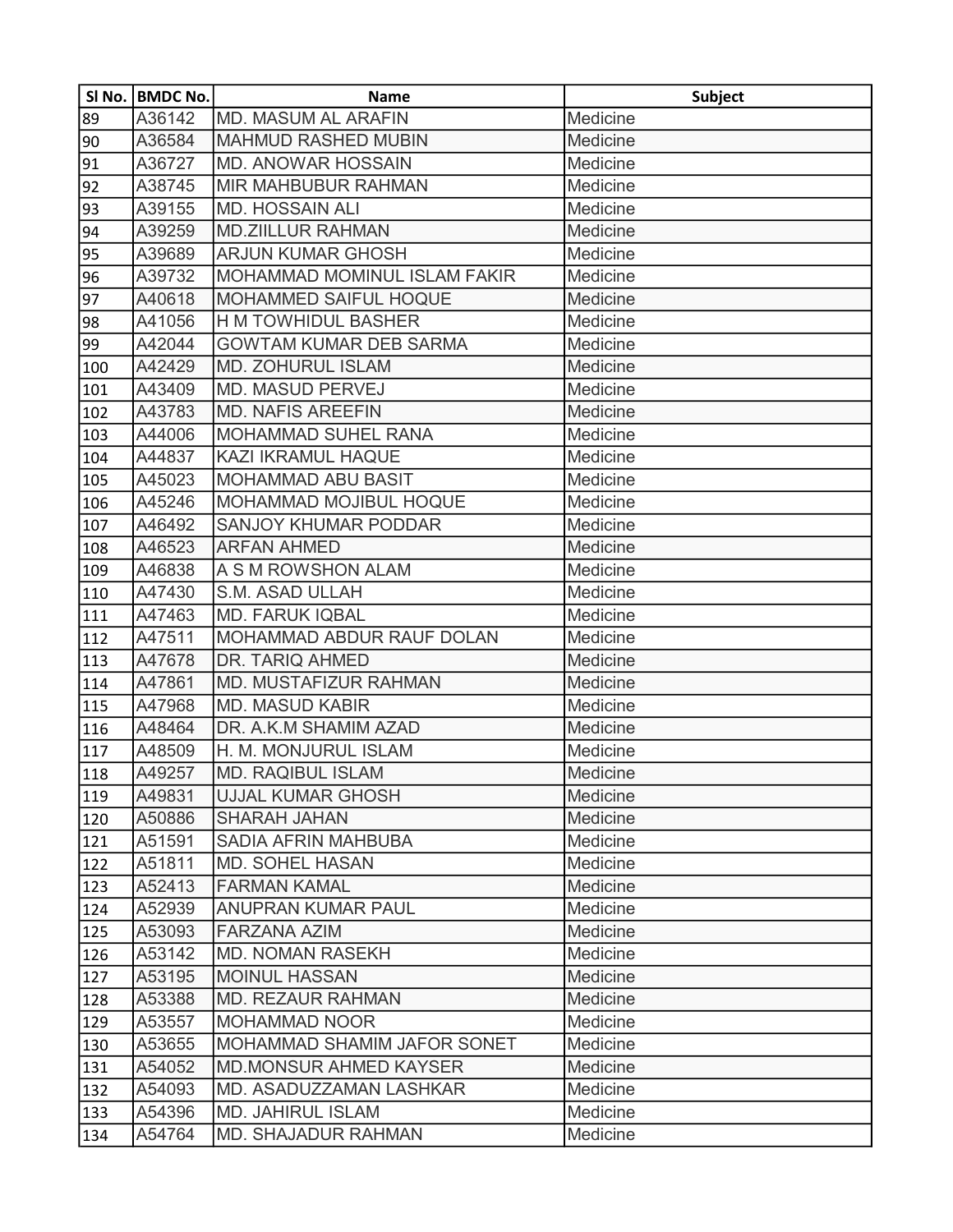|     | SI No.   BMDC No. | <b>Name</b>                  | <b>Subject</b> |
|-----|-------------------|------------------------------|----------------|
| 135 | A55478            | <b>ABHISHEK DAS</b>          | Medicine       |
| 136 | A56062            | <b>TAPAN KUMAR RAY</b>       | Medicine       |
| 137 | A56300            | <b>MD. ZAKIR HOSSAIN</b>     | Medicine       |
| 138 | A56901            | <b>TANJINA ZANNAT</b>        | Medicine       |
| 139 | A57223            | UTTAM KUMAR SHARMA           | Medicine       |
| 140 | A57460            | <b>MD. SADIQUR RAHMAN</b>    | Medicine       |
| 141 | A57497            | <b>MONIRA AFROZ</b>          | Medicine       |
| 142 | A57506            | <b>MIZANUR RAHMAN</b>        | Medicine       |
| 143 | A57630            | <b>PALASH KUMAR DEY</b>      | Medicine       |
| 144 | A58139            | <b>ARPAN DEBNATH</b>         | Medicine       |
| 145 | A58284            | MOHAMMAD ISTIAQ MAHMUD SAWON | Medicine       |
| 146 | A58313            | <b>MD. EMRANUL HUDA</b>      | Medicine       |
| 147 | A58340            | <b>MOHD. SHARIF UDDIN</b>    | Medicine       |
| 148 | A58501            | <b>MOHAMMAD ILIAS</b>        | Medicine       |
| 149 | A59328            | <b>SUMON DAS</b>             | Medicine       |
| 150 | A59425            | <b>MD. HASAN SHAHRIAR</b>    | Medicine       |
| 151 | A59438            | <b>MD. ARIFUL HASAN</b>      | Medicine       |
| 152 | A59459            | SHAH MD. NAHID AKTARUL ISLAM | Medicine       |
| 153 | A59518            | <b>MD. KHAIRUL KABIR</b>     | Medicine       |
| 154 | A59609            | <b>DIPANNITA SAHA</b>        | Medicine       |
| 155 | A59750            | <b>MUNIRA SIDDIQA</b>        | Medicine       |
| 156 | A59989            | <b>MD. ANWAR SYED</b>        | Medicine       |
| 157 | A60079            | <b>AHMED FAISAL ABBAS</b>    | Medicine       |
| 158 | A60522            | DR. NASAD AHMED              | Medicine       |
| 159 | A60725            | <b>MD. MAHMUDUL HASAN</b>    | Medicine       |
| 160 | A61177            | <b>MD SAIF UDDIN AZAD</b>    | Medicine       |
| 161 | A61444            | DR. ZAHIDUL HASAN JISAN      | Medicine       |
| 162 | A61529            | <b>AFSANA RAHMAN</b>         | Medicine       |
| 163 | A61895            | <b>ABDUR RAHMAN</b>          | Medicine       |
| 164 | A61917            | <b>SHARMIN SHAHNAZ SUCHI</b> | Medicine       |
| 165 | A61959            | <b>HAFEJA AKHTER HIMA</b>    | Medicine       |
| 166 | A62010            | <b>WASIF CHISTY</b>          | Medicine       |
| 167 | A62044            | <b>MOHSINA JANNAT</b>        | Medicine       |
| 168 | A62074            | MOHAMMAD SHAH REER REZA      | Medicine       |
| 169 | A62528            | <b>MD. ASRAFUL ISLAM</b>     | Medicine       |
| 170 | A62692            | SABIKUN NAHER BAISHAKHY      | Medicine       |
| 171 | A62776            | <b>SAJAL SAHA</b>            | Medicine       |
| 172 | A62784            | <b>ASHISH CHOWDHURY</b>      | Medicine       |
| 173 | A62844            | <b>AFIA ZAINAB TANNI</b>     | Medicine       |
| 174 | A62998            | A.M. SHAFKAT HOSSAIN         | Medicine       |
| 175 | A63034            | <b>NAZMUL HAQUE</b>          | Medicine       |
| 176 | A63416            | MD. SHAZADA MIAH             | Medicine       |
| 177 | A63437            | <b>RANA CHOWDHURY</b>        | Medicine       |
| 178 | A63598            | <b>MD ANISUL HASAN</b>       | Medicine       |
| 179 | A63672            | <b>MD. SHERAZUL ISLAM</b>    | Medicine       |
| 180 | A64235            | <b>BISHAWJIT CHOWDHURY</b>   | Medicine       |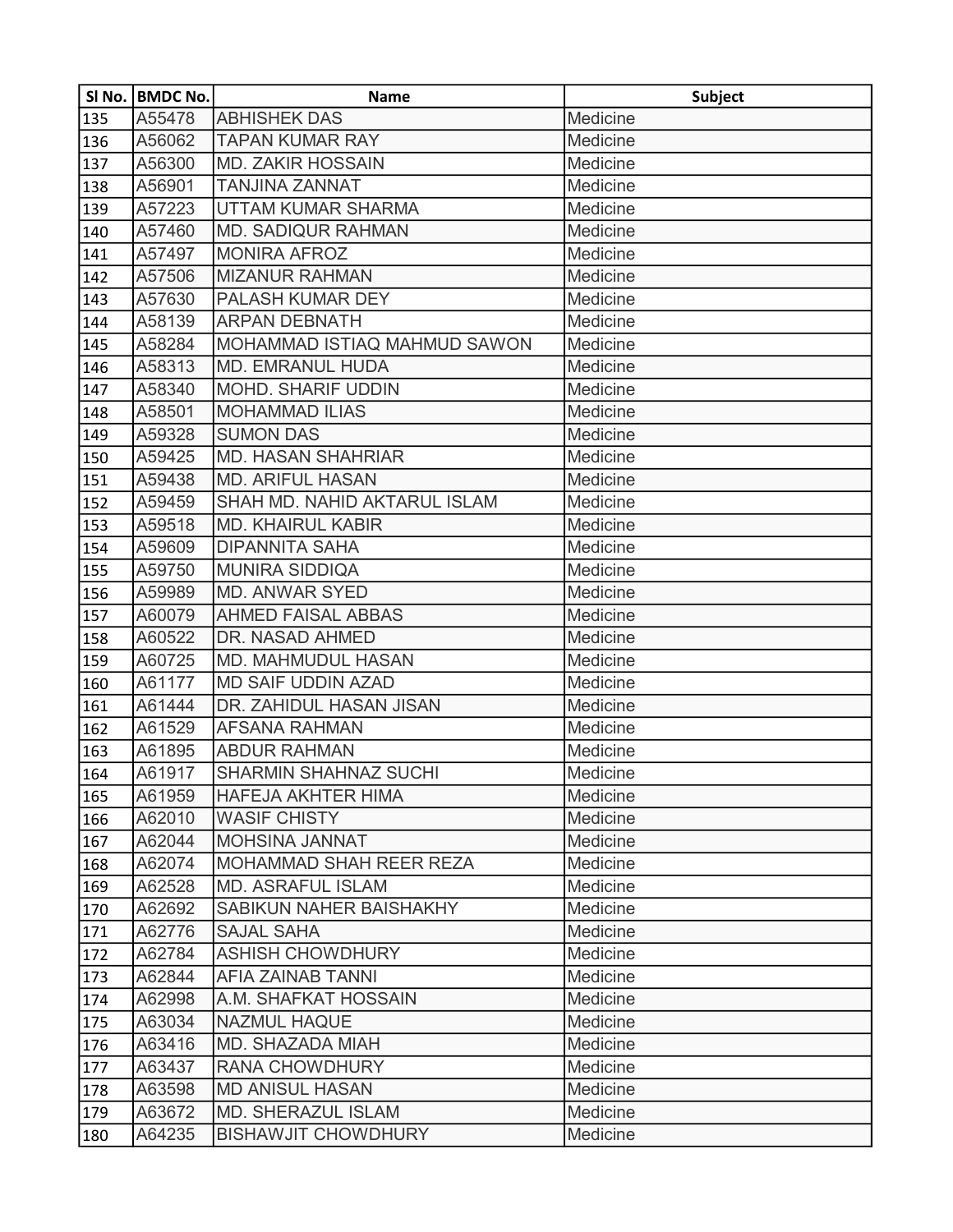|     | SI No.   BMDC No. | <b>Name</b>                    | <b>Subject</b>           |
|-----|-------------------|--------------------------------|--------------------------|
| 181 | A64347            | <b>SM SHARFUDDIN</b>           | Medicine                 |
| 182 | A64377            | MD. IMTIAZ ALAM                | Medicine                 |
| 183 | A64529            | <b>MD. MAHBUB HASAN</b>        | Medicine                 |
| 184 | A64930            | <b>MOHAMMAD ARIFUR RAHMAN</b>  | Medicine                 |
| 185 | A65093            | SHAIKH MOHAMMAD SAJIB          | Medicine                 |
| 186 | A65118            | MOSTOFA MAHDI AL HUSSAIN       | Medicine                 |
| 187 | A65240            | <b>SAJJAD MAHMUD</b>           | Medicine                 |
| 188 | A65611            | <b>GOUROB KARMOKAR</b>         | Medicine                 |
| 189 | A66087            | SHAKHAWAT HOSSAIN BHUIYAN      | Medicine                 |
| 190 | A66503            | <b>MD. ABU SALEH</b>           | Medicine                 |
| 191 | A66743            | <b>MD. SIAM MOAZZEM</b>        | Medicine                 |
| 192 | A67070            | <b>SANJOY KUMAR PAUL</b>       | Medicine                 |
| 193 | A69550            | <b>BAKUL CHANDRA ROY</b>       | Medicine                 |
| 194 | A69887            | <b>KHALED MAHMUD</b>           | Medicine                 |
| 195 | A69960            | <b>BULET SEN</b>               | Medicine                 |
| 196 | A71474            | <b>MD. RASHIDUL HASAN</b>      | Medicine                 |
| 197 | A71579            | <b>SHAILA AHMED</b>            | Medicine                 |
| 198 | A73125            | AZIZA MD. ABDUR RAHMAN         | Medicine                 |
| 199 | A73174            | <b>MD. GULAM KIBRIA</b>        | Medicine                 |
| 200 | A73249            | <b>BIDRUM PURKAYASTHA</b>      | Medicine                 |
| 201 | A74928            | <b>NAVID NOOR</b>              | Medicine                 |
| 202 | A78076            | <b>SUNNY ISNAIN RAHAMN</b>     | Medicine                 |
| 203 | A78090            | <b>AMIRUNNAHER</b>             | Medicine                 |
| 204 | A80588            | MUHAMMAD SAJID SOHAN           | Medicine                 |
| 205 | A81550            | MD. NEWAZ SHARIF NISHAT        | Medicine                 |
| 206 | A81619            | <b>MD. SADIKUL ISLAM SOHAN</b> | Medicine                 |
| 207 | A82125            | A. H. M. ATAULLAH              | Medicine                 |
| 208 | A84246            | MD. MAHABUB ALAM               | Medicine                 |
| 209 | A84268            | <b>MD. ARIFUL ISLAM</b>        | Medicine                 |
| 210 | A88039            | <b>SOURAV SAHA</b>             | Medicine                 |
| 211 | A89322            | <b>AYESHA MD.ALI</b>           | Medicine                 |
| 212 | A89749            | <b>MD. ARIFUL ISLAM</b>        | Medicine                 |
| 213 | A93563            | RAIHAN MAHMUD                  | Medicine                 |
| 214 | 28384             | <b>SHAHNIMA TARAFDER</b>       | Obstetrics & Gynaecology |
| 215 | 33167             | <b>FARHANA NASRIN</b>          | Obstetrics & Gynaecology |
| 216 | 33187             | <b>JAINAB JAMILA</b>           | Obstetrics & Gynaecology |
| 217 | 37190             | <b>NAZLY SULTANA</b>           | Obstetrics & Gynaecology |
| 218 | 39774             | DR. AL-MIRAJUN HOQUE           | Obstetrics & Gynaecology |
| 219 | 41250             | <b>NAZMA SIDDIQUA</b>          | Obstetrics & Gynaecology |
| 220 | 44092             | <b>KHADIZA YESMIN</b>          | Obstetrics & Gynaecology |
| 221 | 48207             | <b>MST. AFROZA KHATUN</b>      | Obstetrics & Gynaecology |
| 222 | 49304             | RAZIA SULTANA                  | Obstetrics & Gynaecology |
| 223 | 55396             | <b>PINAKY DAS</b>              | Obstetrics & Gynaecology |
| 224 | 58789             | <b>HABIBA TUN NESA</b>         | Obstetrics & Gynaecology |
| 225 | 59696             | <b>FATEMA AKTER</b>            | Obstetrics & Gynaecology |
| 226 | 61995             | TAHMINA SULTANA NILA           | Obstetrics & Gynaecology |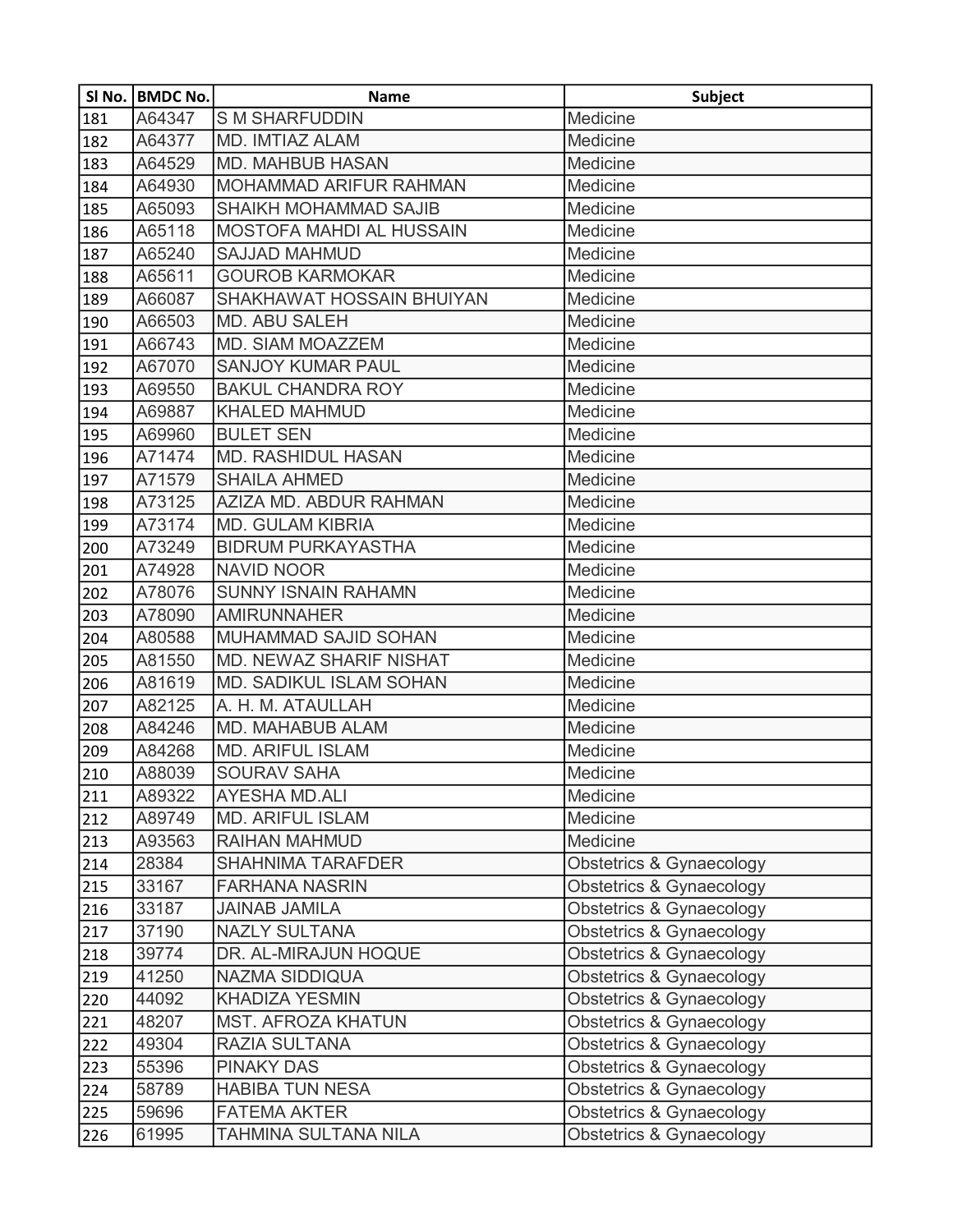|     | SI No.   BMDC No. | <b>Name</b>                      | <b>Subject</b>                      |
|-----|-------------------|----------------------------------|-------------------------------------|
| 227 | 65746             | <b>SHAHANA ZAMAN POLY</b>        | Obstetrics & Gynaecology            |
| 228 | A19919            | <b>BINA AHMED</b>                | Obstetrics & Gynaecology            |
| 229 | A28253            | <b>ISMAT ARA BEGUM</b>           | Obstetrics & Gynaecology            |
| 230 | A28709            | <b>TAYABA KHATUN</b>             | Obstetrics & Gynaecology            |
| 231 | A29144            | <b>NILUFAR YASMIN</b>            | <b>Obstetrics &amp; Gynaecology</b> |
| 232 | A30430            | MUSHFIQA ISLAM                   | Obstetrics & Gynaecology            |
| 233 | A31783            | <b>JOSMINA AKTER CHOWDHURY</b>   | Obstetrics & Gynaecology            |
| 234 | A31803            | <b>TASLIMA KHANAM</b>            | Obstetrics & Gynaecology            |
| 235 | A31806            | <b>ROKSANA TASKIN</b>            | Obstetrics & Gynaecology            |
| 236 | A32324            | <b>SHAMIMA KHATUN</b>            | Obstetrics & Gynaecology            |
| 237 | A32435            | <b>MOST. LAILUN NAHAR KUDDUS</b> | Obstetrics & Gynaecology            |
| 238 | A32997            | <b>BENAZIR SADIA CHOWDHURY</b>   | Obstetrics & Gynaecology            |
| 239 | A33335            | <b>SHAHANA PARVIN</b>            | Obstetrics & Gynaecology            |
| 240 | A33539            | <b>MONIKA KHANDOKER</b>          | Obstetrics & Gynaecology            |
| 241 | A34573            | <b>SANJIDA AKHTER</b>            | Obstetrics & Gynaecology            |
| 242 | A36802            | <b>MST. SAMSUN NAHAR</b>         | Obstetrics & Gynaecology            |
| 243 | A36885            | <b>RAKIBA SULTANA</b>            | Obstetrics & Gynaecology            |
| 244 | A37200            | MOHAMMAD MOSTAFIZUR RAHMAN       | Obstetrics & Gynaecology            |
| 245 | A37323            | <b>NUSRAT JAHAN</b>              | Obstetrics & Gynaecology            |
| 246 | A37452            | <b>SHARMEEN SULTANA</b>          | Obstetrics & Gynaecology            |
| 247 | A37555            | <b>NUSHURA KHATOON</b>           | Obstetrics & Gynaecology            |
| 248 | A37727            | Sumona Tanu                      | Obstetrics & Gynaecology            |
| 249 | A38281            | HABIBA ARA KHANAM                | <b>Obstetrics &amp; Gynaecology</b> |
| 250 | A38315            | RAHIMA AMATUL UZMA               | <b>Obstetrics &amp; Gynaecology</b> |
| 251 | A39133            | <b>TANJINA AHMED</b>             | Obstetrics & Gynaecology            |
| 252 | A39236            | <b>TASLIMA KHANOM</b>            | Obstetrics & Gynaecology            |
| 253 | A39292            | <b>NASRIN AKTHER</b>             | Obstetrics & Gynaecology            |
| 254 | A39350            | <b>NAZNIN AKTER</b>              | Obstetrics & Gynaecology            |
| 255 | A39520            | <b>FARIDA YASMIN</b>             | Obstetrics & Gynaecology            |
| 256 | A39759            | <b>MOST. ROKSHANA RAHAT</b>      | Obstetrics & Gynaecology            |
| 257 | A39972            | <b>RUHI KOMOL</b>                | Obstetrics & Gynaecology            |
| 258 | A40111            | <b>SULTANA YEASMIN</b>           | Obstetrics & Gynaecology            |
| 259 | A41700            | <b>MST.TARIKAT ALAM</b>          | Obstetrics & Gynaecology            |
| 260 | A41766            | <b>ANJANA SARKER</b>             | Obstetrics & Gynaecology            |
| 261 | A41870            | <b>JULEKHA ACTER</b>             | Obstetrics & Gynaecology            |
| 262 | A42394            | NUSRAT JAHAN                     | Obstetrics & Gynaecology            |
| 263 | A42543            | <b>FATEMA NAZNIN</b>             | Obstetrics & Gynaecology            |
| 264 | A42914            | <b>NUSRAT AFRIN NILA</b>         | Obstetrics & Gynaecology            |
| 265 | A43078            | <b>BILKIS SULTANA PANNA</b>      | Obstetrics & Gynaecology            |
| 266 | A43137            | <b>SADIA AFRIN TUHIN</b>         | Obstetrics & Gynaecology            |
| 267 | A43430            | <b>MARCELINA SARKAR</b>          | Obstetrics & Gynaecology            |
| 268 | A43653            | <b>SURAIA AKHTER</b>             | Obstetrics & Gynaecology            |
| 269 | A43749            | <b>SULTANA NASERA</b>            | Obstetrics & Gynaecology            |
| 270 | A43782            | RUKSHANA AKTER                   | Obstetrics & Gynaecology            |
| 271 | A43831            | <b>FERDOUSY KHAN MILI</b>        | Obstetrics & Gynaecology            |
| 272 | A44074            | <b>SARWAR JAHAN</b>              | Obstetrics & Gynaecology            |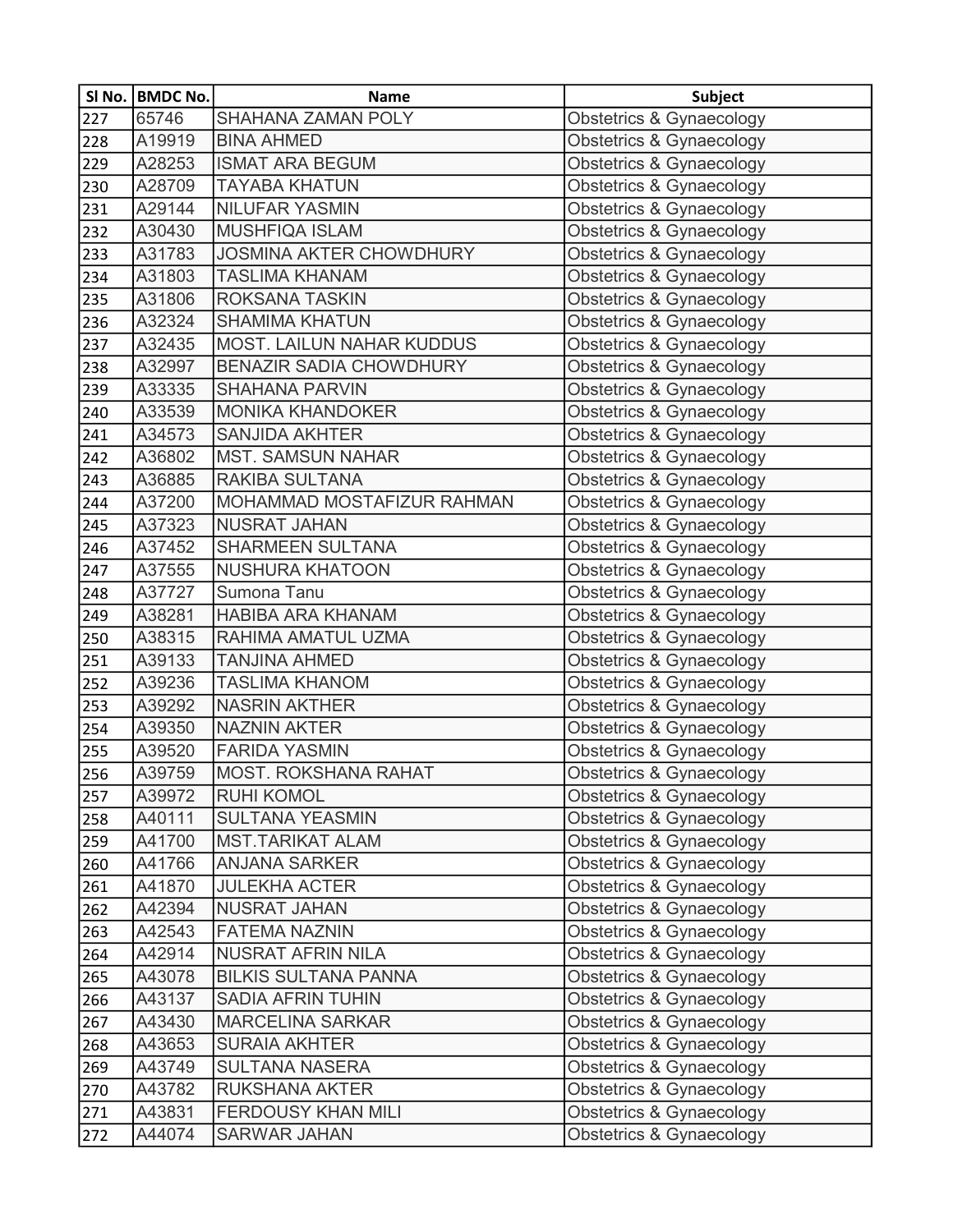|     | SI No.   BMDC No. | <b>Name</b>                      | <b>Subject</b>                      |
|-----|-------------------|----------------------------------|-------------------------------------|
| 273 | A44300            | <b>MAHMUDA FERDOWSHI</b>         | <b>Obstetrics &amp; Gynaecology</b> |
| 274 | A44342            | <b>MUNIRA PARVIN</b>             | <b>Obstetrics &amp; Gynaecology</b> |
| 275 | A44483            | <b>SANJIDA SHARMIN</b>           | <b>Obstetrics &amp; Gynaecology</b> |
| 276 | A44500            | <b>NUR JAHAN BEGUM</b>           | <b>Obstetrics &amp; Gynaecology</b> |
| 277 | A44877            | NAZMA SULTANA                    | <b>Obstetrics &amp; Gynaecology</b> |
| 278 | A44900            | <b>MST. SAMSAD BANU SAILA</b>    | <b>Obstetrics &amp; Gynaecology</b> |
| 279 | A45577            | <b>MAKSUDA SULTANA</b>           | Obstetrics & Gynaecology            |
| 280 | A45583            | <b>ALAYA MOMOTAZ</b>             | <b>Obstetrics &amp; Gynaecology</b> |
| 281 | A45716            | <b>FARHANA SULTANA</b>           | <b>Obstetrics &amp; Gynaecology</b> |
| 282 | A45726            | <b>MAHBUBA AKHTER</b>            | <b>Obstetrics &amp; Gynaecology</b> |
| 283 | A45890            | <b>MST. SABINA YASMIN</b>        | <b>Obstetrics &amp; Gynaecology</b> |
| 284 | A45898            | <b>NASRIN AKTER</b>              | <b>Obstetrics &amp; Gynaecology</b> |
| 285 | A46131            | RUCKSHANA MAMTAJ                 | Obstetrics & Gynaecology            |
| 286 | A46252            | SULTANUL MALIHA NAZNIN           | <b>Obstetrics &amp; Gynaecology</b> |
| 287 | A46380            | <b>JOYNAB</b>                    | <b>Obstetrics &amp; Gynaecology</b> |
| 288 | A46532            | <b>NILUFAR SULTANA</b>           | Obstetrics & Gynaecology            |
| 289 | A46578            | SHARMIN AKTHER ARJU              | Obstetrics & Gynaecology            |
| 290 | A46609            | <b>ROSHIDA AKTER</b>             | <b>Obstetrics &amp; Gynaecology</b> |
| 291 | A46683            | <b>SUPRITY NANDI</b>             | Obstetrics & Gynaecology            |
| 292 | A46751            | S.M. FERDOUS JAHAN BEGUM SHARMIN | <b>Obstetrics &amp; Gynaecology</b> |
| 293 | A47182            | <b>FARHANA ISLAM</b>             | <b>Obstetrics &amp; Gynaecology</b> |
| 294 | A47232            | <b>AFROZA SULTANA</b>            | <b>Obstetrics &amp; Gynaecology</b> |
| 295 | A47354            | <b>FATEMA SHARMIN</b>            | Obstetrics & Gynaecology            |
| 296 | A47376            | <b>ARIFA AQTER</b>               | Obstetrics & Gynaecology            |
| 297 | A47741            | <b>TAMBIRA FATEMA</b>            | <b>Obstetrics &amp; Gynaecology</b> |
| 298 | A48082            | <b>UMMAY KULSUM</b>              | Obstetrics & Gynaecology            |
| 299 | A48276            | <b>SYMA AKTER</b>                | <b>Obstetrics &amp; Gynaecology</b> |
| 300 | A48348            | <b>MOST. LUBNA YASMIN</b>        | <b>Obstetrics &amp; Gynaecology</b> |
| 301 | A48484            | <b>HAPPY RANI SHAHA</b>          | <b>Obstetrics &amp; Gynaecology</b> |
| 302 | A48600            | <b>MOMTAJ BEGUM</b>              | Obstetrics & Gynaecology            |
| 303 | A48718            | <b>SADIA AHMED</b>               | Obstetrics & Gynaecology            |
| 304 | A49054            | PROTIMA CHAKRABORTY              | <b>Obstetrics &amp; Gynaecology</b> |
| 305 | A49418            | SHINTHIA SHOMA CHOCKROBORTY      | <b>Obstetrics &amp; Gynaecology</b> |
| 306 | A49613            | RUKHSHANA AKHTER                 | Obstetrics & Gynaecology            |
| 307 | A49756            | <b>SANJEEDA SHARMEEN</b>         | <b>Obstetrics &amp; Gynaecology</b> |
| 308 | A49908            | Gulshana Rahman                  | Obstetrics & Gynaecology            |
| 309 | A49920            | MST. HALIMATUZ-ZOHRA             | <b>Obstetrics &amp; Gynaecology</b> |
| 310 | A50282            | ROKSANA PARVIN                   | Obstetrics & Gynaecology            |
| 311 | A50928            | <b>SHABNAM MUSTARI</b>           | Obstetrics & Gynaecology            |
| 312 | A51424            | <b>MINARA AKTER</b>              | <b>Obstetrics &amp; Gynaecology</b> |
| 313 | A51425            | ROXANA PARVIN                    | Obstetrics & Gynaecology            |
| 314 | A52186            | <b>ESRAT JAHAN</b>               | <b>Obstetrics &amp; Gynaecology</b> |
| 315 | A52305            | AFIA AKHTER JAHAN                | <b>Obstetrics &amp; Gynaecology</b> |
| 316 | A52620            | <b>SUPARNA DEY</b>               | Obstetrics & Gynaecology            |
| 317 | A53206            | <b>DILRUBA KABIR</b>             | Obstetrics & Gynaecology            |
| 318 | A53310            | <b>MAHBUBA SHARMIN SHILA</b>     | <b>Obstetrics &amp; Gynaecology</b> |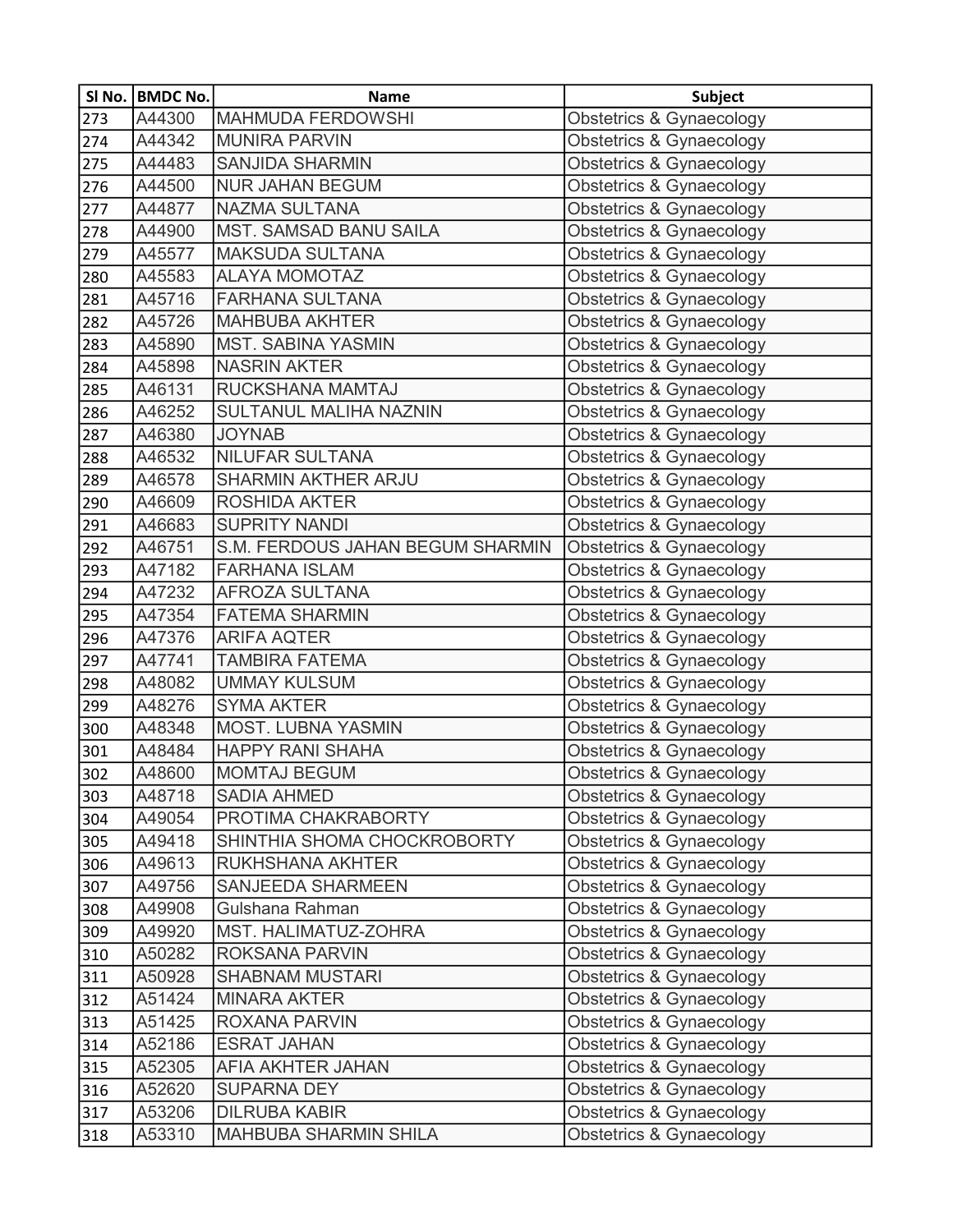|     | SI No. BMDC No. | <b>Name</b>                | <b>Subject</b>                      |
|-----|-----------------|----------------------------|-------------------------------------|
| 319 | A53547          | <b>MADHABI LATA SAHA</b>   | Obstetrics & Gynaecology            |
| 320 | A53641          | <b>SUMONA RANI BASAK</b>   | Obstetrics & Gynaecology            |
| 321 | A53704          | <b>FARHANA AKHTER</b>      | <b>Obstetrics &amp; Gynaecology</b> |
| 322 | A53956          | <b>SHIREEN AKTER</b>       | Obstetrics & Gynaecology            |
| 323 | A54440          | RIFFAT NADIRA FERDOUSI     | Obstetrics & Gynaecology            |
| 324 | A54510          | <b>MOUSUMI DAS</b>         | Obstetrics & Gynaecology            |
| 325 | A54788          | <b>SULTANA AKTER</b>       | Obstetrics & Gynaecology            |
| 326 | A54899          | <b>FARHANA AKTER</b>       | Obstetrics & Gynaecology            |
| 327 | A55469          | DR. SHARMISTHA DEY         | Obstetrics & Gynaecology            |
| 328 | A55578          | SHIBLI RANI DEBI           | Obstetrics & Gynaecology            |
| 329 | A56032          | <b>SHAHREEN GEETI</b>      | Obstetrics & Gynaecology            |
| 330 | A56125          | <b>NASRIN NAHAR</b>        | Obstetrics & Gynaecology            |
| 331 | A56192          | <b>KEYA RANI ROY</b>       | Obstetrics & Gynaecology            |
| 332 | A56263          | <b>KAZI BRISHTI AHMED</b>  | Obstetrics & Gynaecology            |
| 333 | A56450          | RAZIA SULTANA              | Obstetrics & Gynaecology            |
| 334 | A56562          | NUJHAT-E-NOOR              | Obstetrics & Gynaecology            |
| 335 | A56576          | <b>SAJIA SIDDIQUA</b>      | Obstetrics & Gynaecology            |
| 336 | A56903          | PRIYANKA DUTTA             | Obstetrics & Gynaecology            |
| 337 | A57218          | <b>FARZANA SAIMA OMI</b>   | Obstetrics & Gynaecology            |
| 338 | A57570          | <b>UMME HABIBA</b>         | Obstetrics & Gynaecology            |
| 339 | A57729          | <b>BEAUTY RANI SARKER</b>  | Obstetrics & Gynaecology            |
| 340 | A57891          | NASUHA FARUQUE CHOWDHURY   | Obstetrics & Gynaecology            |
| 341 | A57925          | <b>AFRINA ZAMAN</b>        | Obstetrics & Gynaecology            |
| 342 | A58470          | TANJINA BINTE MOSADDEKP    | Obstetrics & Gynaecology            |
| 343 | A58858          | <b>MOHSENA AKTER</b>       | Obstetrics & Gynaecology            |
| 344 | A58944          | MST. TASNIM JAHAN          | Obstetrics & Gynaecology            |
| 345 | A58951          | <b>BANANI RANI</b>         | Obstetrics & Gynaecology            |
| 346 | A59504          | <b>FAHMIDA AKTER</b>       | Obstetrics & Gynaecology            |
| 347 | A59559          | <b>UMME SALMA</b>          | Obstetrics & Gynaecology            |
| 348 | A59632          | <b>FATIMA SHAJAHAN</b>     | Obstetrics & Gynaecology            |
| 349 | A59723          | <b>MOST. NASRIN PERVIN</b> | Obstetrics & Gynaecology            |
| 350 | A59893          | <b>ANWARA SHARMIN</b>      | Obstetrics & Gynaecology            |
| 351 | A59898          | <b>LOBONI AKTER</b>        | Obstetrics & Gynaecology            |
| 352 | A60086          | RABAKA SULTANA             | Obstetrics & Gynaecology            |
| 353 | A60205          | <b>JINAT AFROJA</b>        | Obstetrics & Gynaecology            |
| 354 | A60732          | <b>MAHABUBA SHAKI</b>      | Obstetrics & Gynaecology            |
| 355 | A60828          | SHARMILA CHAKROBORTY       | Obstetrics & Gynaecology            |
| 356 | A60874          | <b>MST. ROKSHANA BEGUM</b> | Obstetrics & Gynaecology            |
| 357 | A61126          | <b>MADHABI DUS</b>         | Obstetrics & Gynaecology            |
| 358 | A61172          | <b>MOST. RESHMA KHATUN</b> | Obstetrics & Gynaecology            |
| 359 | A61446          | <b>AKEFA JAHAN</b>         | Obstetrics & Gynaecology            |
| 360 | A61486          | <b>SABRINA ISLAM</b>       | Obstetrics & Gynaecology            |
| 361 | A61500          | <b>DALIA AKTER</b>         | Obstetrics & Gynaecology            |
| 362 | A61513          | YASMIN ISLAM               | Obstetrics & Gynaecology            |
| 363 | A61620          | ASHRAFEE-NOOR-BADRUNNESA   | Obstetrics & Gynaecology            |
| 364 | A61838          | <b>AISA SIDDIKA</b>        | Obstetrics & Gynaecology            |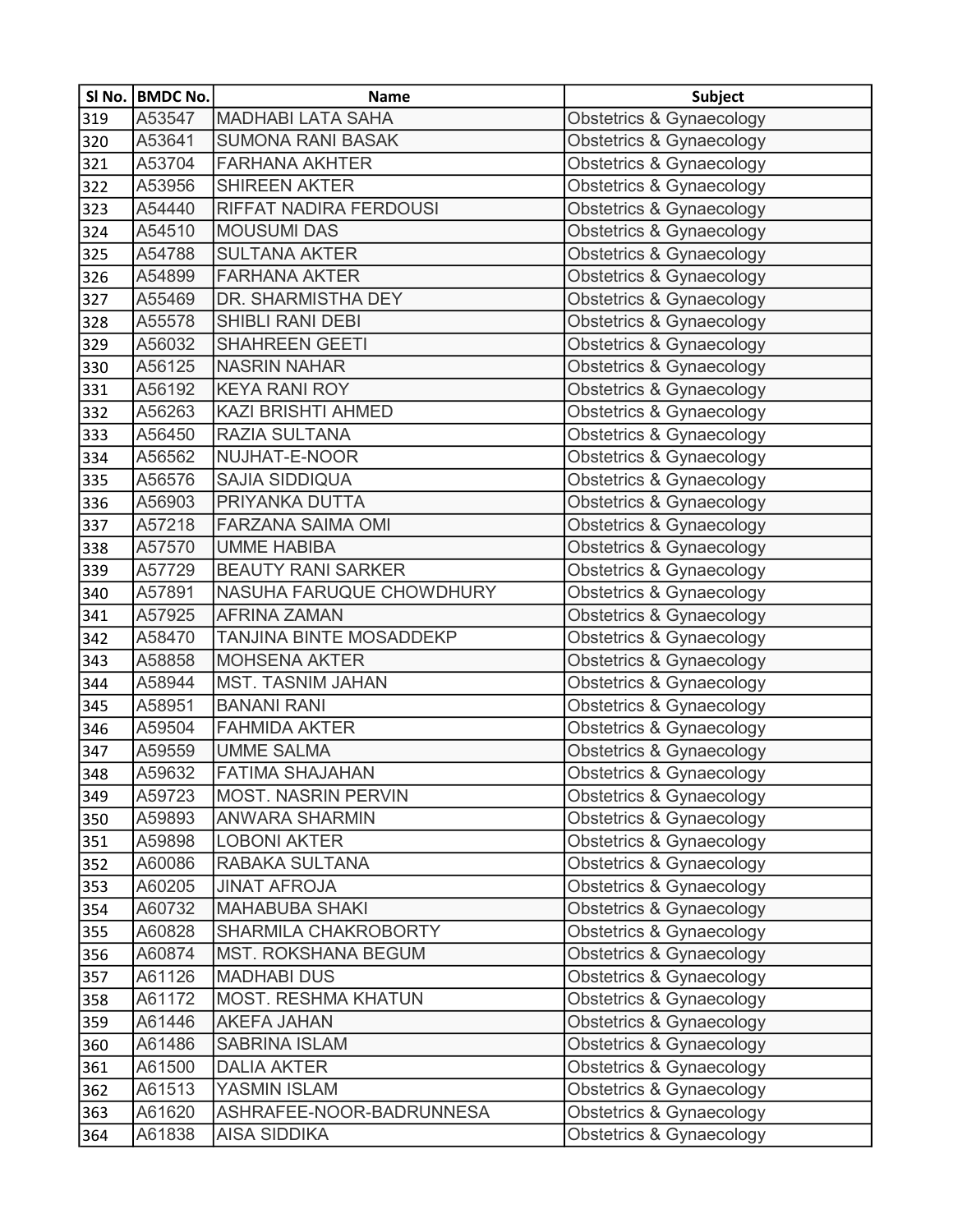|     | SI No.   BMDC No. | <b>Name</b>                 | <b>Subject</b>                      |
|-----|-------------------|-----------------------------|-------------------------------------|
| 365 | A62038            | <b>MEHERUN NESSA</b>        | <b>Obstetrics &amp; Gynaecology</b> |
| 366 | A62130            | DR. MEHER-HUR-RAHMAN        | <b>Obstetrics &amp; Gynaecology</b> |
| 367 | A62429            | <b>LIPI RANY SAHA</b>       | <b>Obstetrics &amp; Gynaecology</b> |
| 368 | A62579            | <b>SHORMISTHA SAHA</b>      | Obstetrics & Gynaecology            |
| 369 | A62585            | MST. DILRUBA YEASMIN        | <b>Obstetrics &amp; Gynaecology</b> |
| 370 | A62611            | <b>ADRITA DEB</b>           | Obstetrics & Gynaecology            |
| 371 | A62652            | <b>MANABI BINTE ASHRAF</b>  | Obstetrics & Gynaecology            |
| 372 | A62678            | DR. BEHESTI ISLAM           | <b>Obstetrics &amp; Gynaecology</b> |
| 373 | A62811            | <b>MST. ROKSANA PARVEEN</b> | Obstetrics & Gynaecology            |
| 374 | A62859            | <b>NASRIN SULTANA</b>       | <b>Obstetrics &amp; Gynaecology</b> |
| 375 | A62878            | <b>RIFAT SHAMEEM</b>        | <b>Obstetrics &amp; Gynaecology</b> |
| 376 | A63262            | KHADIZA TUL KOBRA           | Obstetrics & Gynaecology            |
| 377 | A63270            | <b>UTTARA DEB</b>           | Obstetrics & Gynaecology            |
| 378 | A63282            | <b>MST. FARHANA EASMIN</b>  | <b>Obstetrics &amp; Gynaecology</b> |
| 379 | A63670            | AFRINA JAHAN SHEFA          | <b>Obstetrics &amp; Gynaecology</b> |
| 380 | A63703            | <b>AFSANA ZAKIRA</b>        | <b>Obstetrics &amp; Gynaecology</b> |
| 381 | A64514            | <b>NAJNEEN AKHTER</b>       | Obstetrics & Gynaecology            |
| 382 | A64688            | <b>TANZINA ALAM TUHIN</b>   | <b>Obstetrics &amp; Gynaecology</b> |
| 383 | A65314            | FATEMA AKTER FARZANA        | Obstetrics & Gynaecology            |
| 384 | A65947            | <b>SHAHARIN CHOWDHURY</b>   | <b>Obstetrics &amp; Gynaecology</b> |
| 385 | A66621            | <b>TOMA RANI PAUL</b>       | Obstetrics & Gynaecology            |
| 386 | A66888            | <b>JINNAT SULTANA</b>       | <b>Obstetrics &amp; Gynaecology</b> |
| 387 | A67293            | <b>MST. NILUFA YASMIN</b>   | Obstetrics & Gynaecology            |
| 388 | A67375            | <b>SABRIN MURSAL</b>        | Obstetrics & Gynaecology            |
| 389 | A67401            | <b>NUREE SALMA</b>          | <b>Obstetrics &amp; Gynaecology</b> |
| 390 | A67507            | <b>NASRIN AKTER</b>         | Obstetrics & Gynaecology            |
| 391 | A67622            | <b>RIFAT BINTE ALAM</b>     | Obstetrics & Gynaecology            |
| 392 | A68066            | <b>UMMAIA HABIBA</b>        | <b>Obstetrics &amp; Gynaecology</b> |
| 393 | A68320            | <b>GAZI SALAUDDIN</b>       | <b>Obstetrics &amp; Gynaecology</b> |
| 394 | A68784            | <b>HOSNE ARA BEGUM</b>      | Obstetrics & Gynaecology            |
| 395 | A68841            | <b>ISRAT JAHAN ORIN</b>     | Obstetrics & Gynaecology            |
| 396 | A69247            | <b>HALIMA NASRIN</b>        | Obstetrics & Gynaecology            |
| 397 | A69339            | <b>FATEMA JAHAN</b>         | <b>Obstetrics &amp; Gynaecology</b> |
| 398 | A69411            | <b>SHAJNIN EASMIN</b>       | <b>Obstetrics &amp; Gynaecology</b> |
| 399 | A69585            | <b>SURAIYA AFROZE</b>       | <b>Obstetrics &amp; Gynaecology</b> |
| 400 | A69638            | AFRUJA AKTER MILI           | <b>Obstetrics &amp; Gynaecology</b> |
| 401 | A69860            | MOWMITA ZAMAN KHAN          | <b>Obstetrics &amp; Gynaecology</b> |
| 402 | A71541            | <b>ASHIFA ASHRAFEE</b>      | <b>Obstetrics &amp; Gynaecology</b> |
| 403 | A72899            | <b>TAHSINA BINTE ABED</b>   | Obstetrics & Gynaecology            |
| 404 | A73139            | <b>TASNIM CHOWDHURY</b>     | <b>Obstetrics &amp; Gynaecology</b> |
| 405 | A73263            | PLABONY TALUKDER            | <b>Obstetrics &amp; Gynaecology</b> |
| 406 | A73625            | RUMKY ROSHNI JAHAN          | Obstetrics & Gynaecology            |
| 407 | A74020            | NISHAT JAHAN                | Obstetrics & Gynaecology            |
| 408 | A76276            | <b>MAMDUHA RAHMAN</b>       | Obstetrics & Gynaecology            |
| 409 | A76869            | <b>AFSANA SARKER</b>        | Obstetrics & Gynaecology            |
| 410 | A79150            | <b>FLORA TUNVIN</b>         | Obstetrics & Gynaecology            |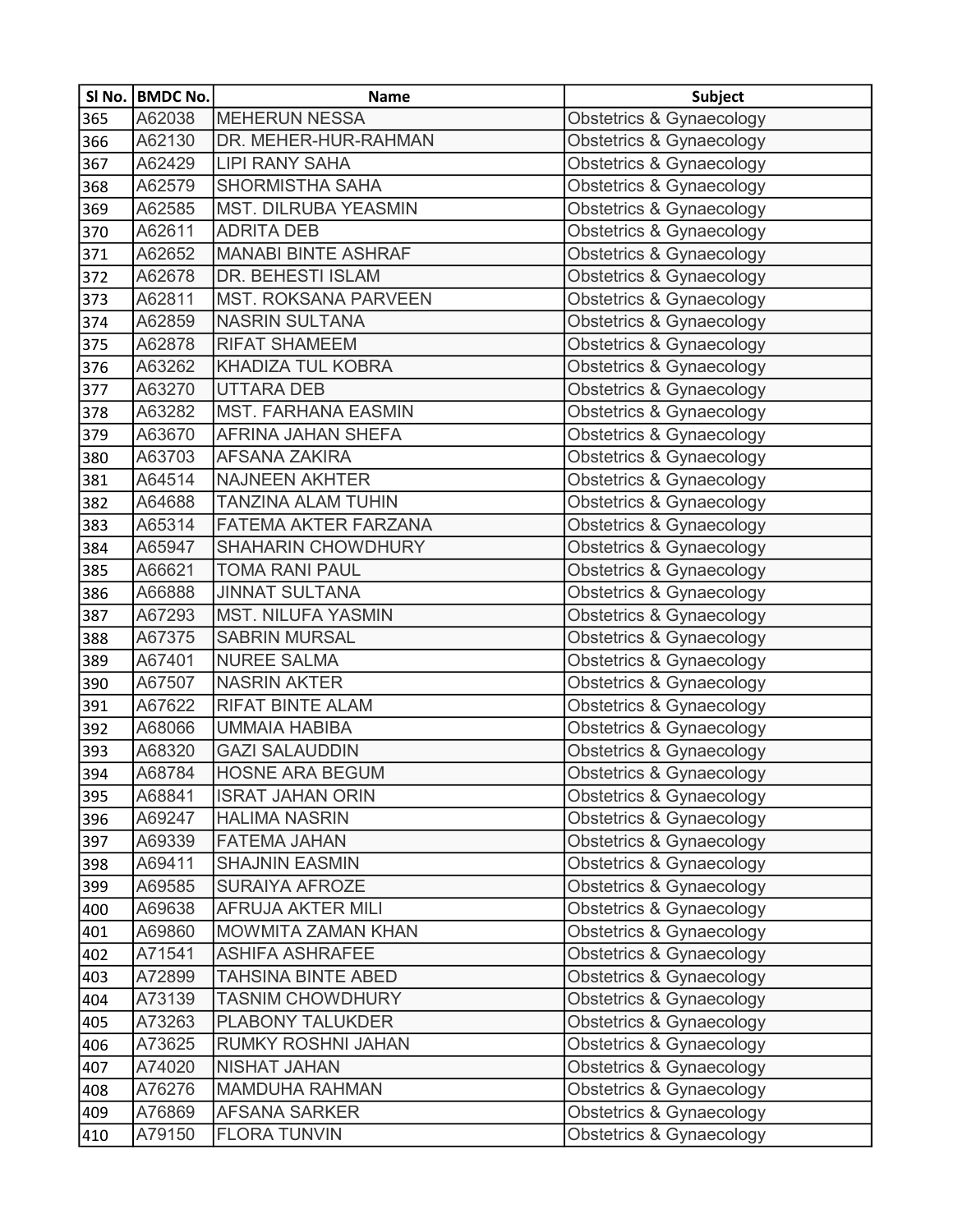|     | SI No.   BMDC No. | <b>Name</b>                    | Subject                              |
|-----|-------------------|--------------------------------|--------------------------------------|
| 411 | A79560            | <b>KHAIRUN NEESA ANNE</b>      | <b>Obstetrics &amp; Gynaecology</b>  |
| 412 | A84991            | <b>KAKALI BASAK</b>            | Obstetrics & Gynaecology             |
| 413 | A98302            | DR. RIFAH TAMANNA PROME        | Obstetrics & Gynaecology             |
| 414 | 47164             | MOHAMMAD ABDUR RAHMAN          | Ophthalmology                        |
| 415 | A29007            | <b>MD. ZAHANGIR ALAM</b>       | Ophthalmology                        |
| 416 | A34415            | <b>ANUPOMA DHAR</b>            | Ophthalmology                        |
| 417 | A43567            | <b>GOLAM RABBANI</b>           | Ophthalmology                        |
| 418 | A44518            | <b>MD. MASUD RANA</b>          | Ophthalmology                        |
| 419 | A49870            | <b>MD. ZAINUL ABEDIN</b>       | Ophthalmology                        |
| 420 | A50896            | <b>MD ALI MAZRUI RAHMAN</b>    | Ophthalmology                        |
| 421 | A52293            | DR. UMMAY SALMA                | Ophthalmology                        |
| 422 | A53663            | KHANDAKER MOHAMMAD SHIHABUDDIN | Ophthalmology                        |
| 423 | A55313            | <b>GOLAM JILANI JEWEL</b>      | Ophthalmology                        |
| 424 | A59133            | <b>ZAKIA FARHANA</b>           | Ophthalmology                        |
| 425 | A59602            | <b>MASMUM SABABA</b>           | Ophthalmology                        |
| 426 | A59720            | <b>SUMAIRA HUDA</b>            | Ophthalmology                        |
| 427 | A60221            | <b>MD. DOSTOGIR HOSSAIN</b>    | Ophthalmology                        |
| 428 | A63689            | <b>RUBYAT BENTE AHSAN</b>      | Ophthalmology                        |
| 429 | A63861            | SHAIKH JANNATUL KABIR          | Ophthalmology                        |
| 430 | A64834            | <b>KANIGE FATEMA</b>           | Ophthalmology                        |
| 431 | A65451            | <b>MD HARUN BIN YOUSUF</b>     | Ophthalmology                        |
| 432 | A69356            | MD. SHAZZAD HOSAIN             | Ophthalmology                        |
| 433 | A69426            | S. M. SHAMIM HASAN             | Ophthalmology                        |
| 434 | A69501            | <b>MD. AZADUR RAHMAN</b>       | Ophthalmology                        |
| 435 | A71135            | MD. MINHAZ UDDIN               | Ophthalmology                        |
| 436 | A75305            | SYED MUHAMMAD ASIFUR RAHMAN    | Ophthalmology                        |
| 437 | A78904            | <b>SADIA AFRIN NAZ</b>         | Ophthalmology                        |
| 438 | A79017            | SHABUJ AHAMMED                 | Ophthalmology                        |
| 439 | A79197            | <b>ROBIUL ALAM</b>             | Ophthalmology                        |
| 440 | A79740            | REHNUMA SADIA SIDDIQUA         | Ophthalmology                        |
| 441 | 66643             | <b>SYLVIA AKTER</b>            | Otolaryngology - Head & Neck Surgery |
| 442 | 74078             | <b>MD.MOMINUR ISLAM</b>        | Otolaryngology - Head & Neck Surgery |
| 443 | A36233            | PRODISH KUMAR BISWAS           | Otolaryngology - Head & Neck Surgery |
| 444 | A36524            | <b>MD. SHAFIQUL ISLAM</b>      | Otolaryngology - Head & Neck Surgery |
| 445 | A49549            | <b>RAJIB BANIK</b>             | Otolaryngology - Head & Neck Surgery |
| 446 | A49910            | DR. RAHMOT ALI                 | Otolaryngology - Head & Neck Surgery |
| 447 | A50065            | <b>SUBRATA DEB NATH</b>        | Otolaryngology - Head & Neck Surgery |
| 448 | A51794            | <b>BIDYUT KUMAR DEY</b>        | Otolaryngology - Head & Neck Surgery |
| 449 | A53456            | DR. MIR SHOFIKUL ISLAM         | Otolaryngology - Head & Neck Surgery |
| 450 | A55405            | <b>MOHAMMAD EMRAN</b>          | Otolaryngology - Head & Neck Surgery |
| 451 | A57117            | MD. MONIRUZZAMAN               | Otolaryngology - Head & Neck Surgery |
| 452 | A58137            | MUHAMMAD MUKIT OSMAN CHAWDHURY | Otolaryngology - Head & Neck Surgery |
| 453 | A68799            | <b>MD. ASHRAFUL ISLAM</b>      | Otolaryngology - Head & Neck Surgery |
| 454 | A69222            | <b>MD. ALAMGIR KABIR</b>       | Otolaryngology - Head & Neck Surgery |
| 455 | A72736            | <b>ABU RAIHAN ALBERUNI</b>     | Otolaryngology - Head & Neck Surgery |
| 456 | A74456            | <b>MD. SHAHIN REZA</b>         | Otolaryngology - Head & Neck Surgery |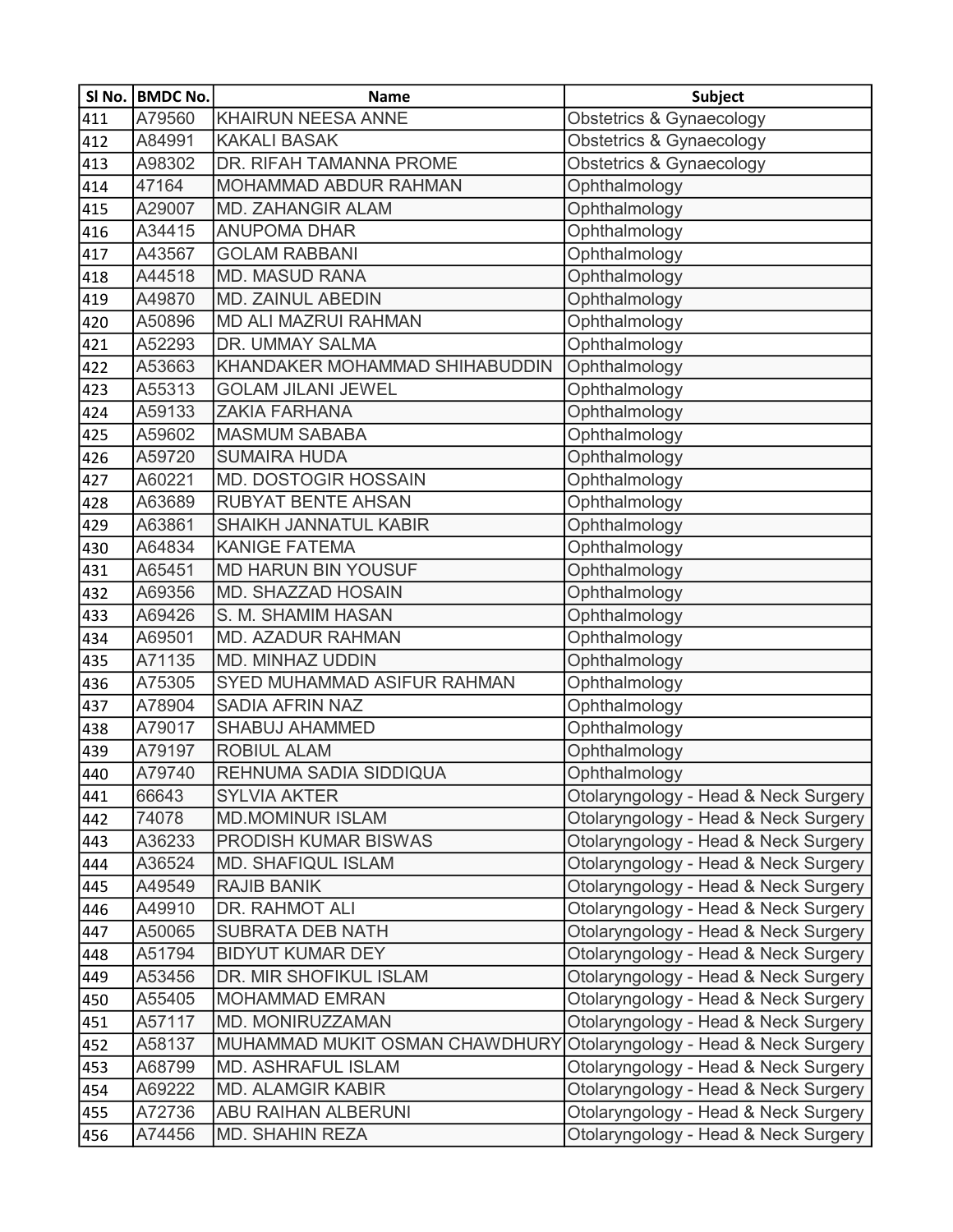|     | SI No.   BMDC No. | <b>Name</b>                   | <b>Subject</b>                       |
|-----|-------------------|-------------------------------|--------------------------------------|
| 457 | A76150            | <b>MD. ARIFUR RAHMAN</b>      | Otolaryngology - Head & Neck Surgery |
| 458 | 31556             | <b>MD. SHAIFUL HASAN</b>      | Paediatrics                          |
| 459 | 51327             | <b>MOHSENA BINT-E SHARIF</b>  | Paediatrics                          |
| 460 | 55120             | <b>AMEENA TABASSUM</b>        | Paediatrics                          |
| 461 | 61676             | <b>MD. IMRAN HABIB</b>        | Paediatrics                          |
| 462 | 64753             | <b>KAMRUN NESA</b>            | Paediatrics                          |
| 463 | 69091             | <b>MAHDIA NAHID</b>           | Paediatrics                          |
| 464 | A30087            | A.P.M ABDUL KHALEQUE          | Paediatrics                          |
| 465 | A32972            | MOHAMMAD AZIZUL HAQUE         | Paediatrics                          |
| 466 | A35529            | ABU ZAFAR MOHAMMAD SALIM      | Paediatrics                          |
| 467 | A35814            | <b>MOHAMMAD ABDUL MATIN</b>   | Paediatrics                          |
| 468 | A37523            | <b>MIZANUR RAHMAN</b>         | Paediatrics                          |
| 469 | A37831            | MOHAMMAD MAHBUBUL ALAM        | Paediatrics                          |
| 470 | A37904            | MOHAMMAD SHAFIQUR RAHMAN      | Paediatrics                          |
| 471 | A38874            | <b>MD.FIROZZAMAN</b>          | Paediatrics                          |
| 472 | A39110            | <b>SANJOY KUMER DEY</b>       | Paediatrics                          |
| 473 | A40025            | <b>MOHAMMAD IQBAL</b>         | Paediatrics                          |
| 474 | A40140            | <b>NAHIDA ISALM</b>           | Paediatrics                          |
| 475 | A41636            | DR. MUHAMMAD FUADUL ISLAM     | Paediatrics                          |
| 476 | A41714            | <b>FARJANA AMIN</b>           | Paediatrics                          |
| 477 | A41730            | <b>NASIMA AKTER</b>           | Paediatrics                          |
| 478 | A41806            | PARIMAL ROY                   | Paediatrics                          |
| 479 | A43069            | <b>MOHAMMAD NASIR UDDIN</b>   | Paediatrics                          |
| 480 | A43570            | <b>SHARMILA BISWAS</b>        | Paediatrics                          |
| 481 | A46332            | <b>MD. GOLAM SARWAR</b>       | Paediatrics                          |
| 482 | A47804            | MD. SAZZAD HOSSAIN            | Paediatrics                          |
| 483 | A49636            | <b>AIYASHA SHAHID</b>         | Paediatrics                          |
| 484 | A50200            | <b>ANJUMAN ARA</b>            | Paediatrics                          |
| 485 | A50652            | MD. KAMRUZZAMAN               | Paediatrics                          |
| 486 | A50681            | <b>MD. AFSAR ALI</b>          | Paediatrics                          |
| 487 | A51543            | MD. ABU SAYEM                 | Paediatrics                          |
| 488 | A51744            | <b>MD. IDRIS-UL SIDDIQUE</b>  | Paediatrics                          |
| 489 | A51975            | <b>MAHBUB ALI KHAN</b>        | Paediatrics                          |
| 490 | A52405            | <b>TAHERA NASRIN</b>          | Paediatrics                          |
| 491 | A52871            | MOHAMMAD SAZZADUL ALAM        | Paediatrics                          |
| 492 | A53387            | <b>SHAKILA TASKIN</b>         | Paediatrics                          |
| 493 | A53571            | MITHYLA GUPTA MITHY           | Paediatrics                          |
| 494 | A53768            | <b>FARHANA ARJU</b>           | <b>Paediatrics</b>                   |
| 495 | A53868            | <b>ZANNATUL FERDOUS SONIA</b> | Paediatrics                          |
| 496 | A54142            | DR. TAMANNA MAHZABIN          | Paediatrics                          |
| 497 | A54647            | <b>MD. JASIM UDDIN</b>        | Paediatrics                          |
| 498 | A55042            | DR. MARUFA SULTANA            | Paediatrics                          |
| 499 | A55485            | <b>NIRAPADA MONDAL</b>        | Paediatrics                          |
| 500 | A55564            | Sharmila Chowdhury            | Paediatrics                          |
| 501 | A56268            | <b>MITHUN DEBNATH</b>         | <b>Paediatrics</b>                   |
| 502 | A56578            | SABIHA SULTANA                | Paediatrics                          |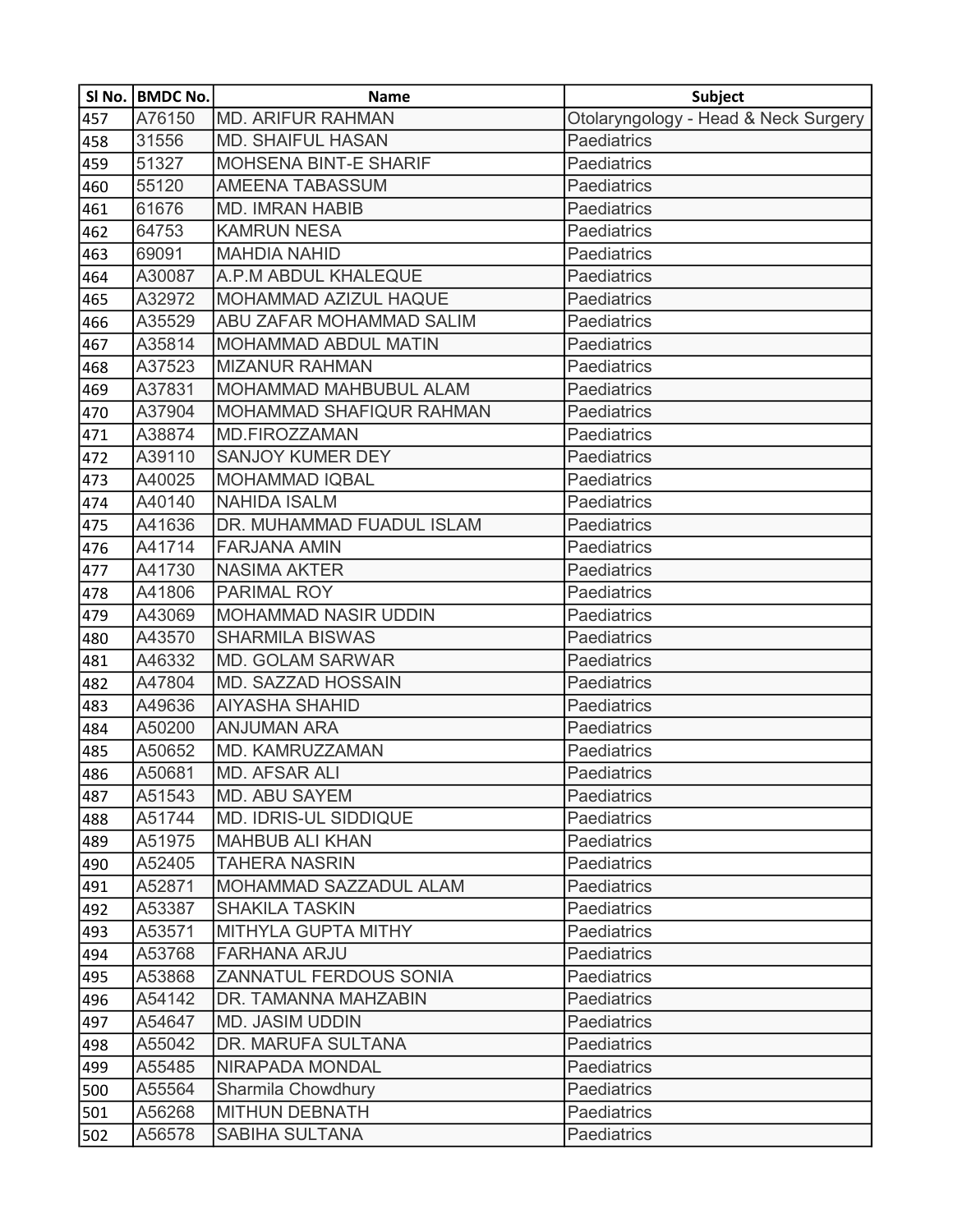|     | SI No.   BMDC No. | <b>Name</b>                    | <b>Subject</b>      |
|-----|-------------------|--------------------------------|---------------------|
| 503 | A56894            | <b>REZWANA RAHMAN</b>          | Paediatrics         |
| 504 | A57078            | <b>MOULEE AKHUND</b>           | <b>Paediatrics</b>  |
| 505 | A57314            | FARJANA JAHAN                  | <b>Paediatrics</b>  |
| 506 | A57523            | <b>SURAIYA PARVIN</b>          | <b>Paediatrics</b>  |
| 507 | A58406            | <b>MOTAHHARA AFRIN</b>         | <b>Paediatrics</b>  |
| 508 | A58738            | <b>KISHOR SAHA</b>             | <b>Paediatrics</b>  |
| 509 | A58764            | MAHMUD ABDULLAH MAHI           | <b>Paediatrics</b>  |
| 510 | A59992            | MOHAMMAD ABU HASNAT            | Paediatrics         |
| 511 | A60005            | <b>JANNATUL FERDOUS SONIA</b>  | <b>Paediatrics</b>  |
| 512 | A60092            | <b>FERDOUS ARA BEGUM</b>       | <b>Paediatrics</b>  |
| 513 | A60220            | <b>JOYANTA GHOSH</b>           | <b>Paediatrics</b>  |
| 514 | A60561            | <b>SUJON KANTI DHAR</b>        | Paediatrics         |
| 515 | A60734            | <b>ZINIA BINTE ALI</b>         | <b>Paediatrics</b>  |
| 516 | A61148            | <b>JANEFAR BINTA JABBAR</b>    | <b>Paediatrics</b>  |
| 517 | A61196            | <b>NAHIDA AKTER</b>            | <b>Paediatrics</b>  |
| 518 | A61316            | <b>ZINAT ARA SARKER</b>        | <b>Paediatrics</b>  |
| 519 | A61806            | <b>HABIBA BINTE BASHIR</b>     | <b>Paediatrics</b>  |
| 520 | A62228            | <b>NUSRAT NUREN</b>            | <b>Paediatrics</b>  |
| 521 | A62819            | <b>SHOVON SAHA</b>             | <b>Paediatrics</b>  |
| 522 | A63025            | <b>MD. NAZMUL HASSAN</b>       | <b>Paediatrics</b>  |
| 523 | A63380            | A.H.M.ASLAM-UL-HAQUE           | Paediatrics         |
| 524 | A66841            | MOSTAFIZUR RAHMAN              | <b>Paediatrics</b>  |
| 525 | A67012            | <b>MD. RAFIQUL ISLAM</b>       | Paediatrics         |
| 526 | A67435            | <b>TANZIDA SULTANA</b>         | <b>Paediatrics</b>  |
| 527 | A68028            | <b>SOURAV GHOSH</b>            | <b>Paediatrics</b>  |
| 528 | A70055            | <b>MUKTER HOSEN BHUIYAN</b>    | <b>Paediatrics</b>  |
| 529 | A71151            | <b>Israt Tanjin</b>            | Paediatrics         |
| 530 | A71429            | MD. MOFAK KHIRUL ISLAM         | <b>Paediatrics</b>  |
| 531 | A77258            | PRIYANKA KUNDU                 | <b>Paediatrics</b>  |
| 532 | A86407            | <b>MAIMUNA MUNJERIN</b>        | <b>Paediatrics</b>  |
| 533 | A26148            | <b>BISWAS ABUL HASAN</b>       | Psychiatry          |
| 534 | A63476            | MD. SHAHINUR RAHMAN AKHANDA    | Psychiatry          |
| 535 | A34347            | <b>FATIMA KOBRA</b>            | Radiology & Imaging |
| 536 | A36540            | MEA MUHAMMAD MAHIT ULLAH HAFIZ | Radiology & Imaging |
| 537 | A40886            | <b>JAHANARA BINTHY HOSSAIN</b> | Radiology & Imaging |
| 538 | A46251            | MOHAMMAD SOHEL ABDULLAH        | Radiology & Imaging |
| 539 | A47606            | <b>SADMAN SABNAZ</b>           | Radiology & Imaging |
| 540 | A52743            | <b>NOOR-E AMRIN ALIM</b>       | Radiology & Imaging |
| 541 | A57326            | <b>SAMIM ARA</b>               | Radiology & Imaging |
| 542 | A58522            | MD. TAYEF ANJUM                | Radiology & Imaging |
| 543 | A62289            | <b>SHARMIN REZA SUCHI</b>      | Radiology & Imaging |
| 544 | A63142            | <b>AHMED IMRAN</b>             | Radiology & Imaging |
| 545 | A68698            | SYEDA NADIA ISLAM JUEE         | Radiology & Imaging |
| 546 | A34964            | TOWHID - UR - RASHID CHOWDHURY | Radiotherapy        |
| 547 | A64690            | DR. SAMIA WAHID MUNA           | Radiotherapy        |
| 548 | A70213            | <b>MD. SHAFIUR RAHMAN</b>      | Radiotherapy        |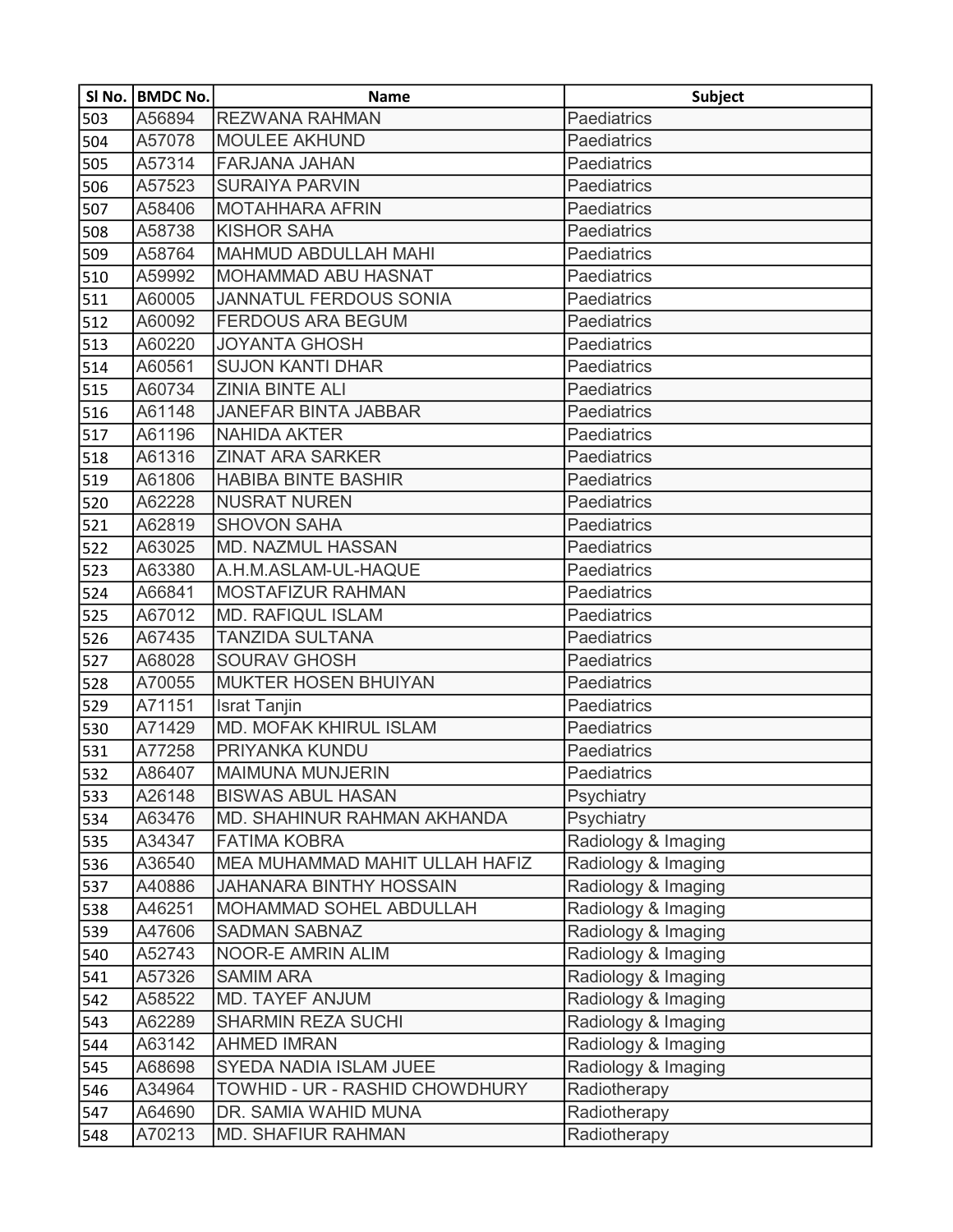|     | SI No. BMDC No. | <b>Name</b>                    | <b>Subject</b> |
|-----|-----------------|--------------------------------|----------------|
| 549 | 72619           | <b>MD. SAKEEF RAHMAN</b>       | Surgery        |
| 550 | A21441          | MUHAMMAD JAMAL PERVEZ          | Surgery        |
| 551 | A22394          | <b>MD. MUHITUR RAHMAN</b>      | Surgery        |
| 552 | A25394          | <b>SHYAMAL KUMAR ROY</b>       | Surgery        |
| 553 | A26272          | <b>MD. SHAMSUL HOQ</b>         | Surgery        |
| 554 | A26492          | <b>MD. ALI ASGAR</b>           | Surgery        |
| 555 | A27466          | <b>MD. MOINUL MOURSHED</b>     | Surgery        |
| 556 | A31077          | <b>MOHAMMAD ZIAUL HUQ</b>      | Surgery        |
| 557 | A31338          | <b>MOSLEYH UDDIN</b>           | Surgery        |
| 558 | A34139          | <b>MOHAMMED MUKTAR HOSSAIN</b> | Surgery        |
| 559 | A35754          | MOHAMMAD JAAFAR MIAH           | Surgery        |
| 560 | A36145          | MOHAMMAD SOHEL RANA            | Surgery        |
| 561 | A36821          | <b>MOHAN LAL ROY</b>           | Surgery        |
| 562 | A37360          | <b>MD. SHAMSUL ARAFIN</b>      | Surgery        |
| 563 | A37860          | <b>MD. ABDUR RAHIM</b>         | Surgery        |
| 564 | A38802          | MOHAMMAD SAIFUL ISLAM          | Surgery        |
| 565 | A40524          | MOHAMMAD ABU TAHER MIAH        | Surgery        |
| 566 | A41114          | <b>MD. IKHTIER AHSAN</b>       | Surgery        |
| 567 | A41788          | DR. HOMAYARA ISLAM             | Surgery        |
| 568 | A43317          | MD. SHAMSUZZAMAN               | Surgery        |
| 569 | A43695          | <b>SULTANA RAZIA</b>           | Surgery        |
| 570 | A45775          | PROKASH CHANDRA SARKAR         | Surgery        |
| 571 | A46995          | MUHAMMAD NAZMUL HASSAN         | Surgery        |
| 572 | A47189          | <b>MD. ATIKUR RAHMAN</b>       | Surgery        |
| 573 | A50187          | <b>MD. ZILLUR RAHMAN</b>       | Surgery        |
| 574 | A50882          | <b>ISHRAT JAHAN</b>            | Surgery        |
| 575 | A51320          | DR. MOHAMMAD SHAHIN KABIR      | Surgery        |
| 576 | A51548          | <b>ATIQUL GHANI</b>            | Surgery        |
| 577 | A52024          | MD. AKLASUR RAHMAN KHAN        | Surgery        |
| 578 | A53559          | <b>SABUJ KANTI NATH</b>        | Surgery        |
| 579 | A54732          | MD. JUNAID CHOWDHURY           | Surgery        |
| 580 | A55014          | <b>MD. ARSHAD ALI</b>          | Surgery        |
| 581 | A56130          | <b>MD. NOOR ALAM</b>           | Surgery        |
| 582 | A56596          | <b>DILSHAD ARA DIBA</b>        | Surgery        |
| 583 | A56620          | <b>WAHIDUL AZAD POLASH</b>     | Surgery        |
| 584 | A58050          | <b>KAZI ISMAIL HOSSAIN</b>     | Surgery        |
| 585 | A58089          | <b>MD. ZIAUR RAHMAN</b>        | Surgery        |
| 586 | A58412          | DR. MOHAMMAD SHAH KAMAL        | Surgery        |
| 587 | A58581          | H.M. MAMUM                     | Surgery        |
| 588 | A60469          | RABEYA KHANDAKER               | Surgery        |
| 589 | A60626          | <b>RAJIB DEY SARKER</b>        | Surgery        |
| 590 | A61160          | A.K.M. KHAIRUZZAMAN CHAWDARY   | Surgery        |
| 591 | A62647          | <b>MD. JAKIR HOSSAIN</b>       | Surgery        |
| 592 | A62716          | MOHAMMAD ABDUL MANNAN          | Surgery        |
| 593 | A63036          | <b>ANUP KUMAR SARKAR</b>       | Surgery        |
| 594 | A63782          | ATIF IBNAE SAYED               | Surgery        |